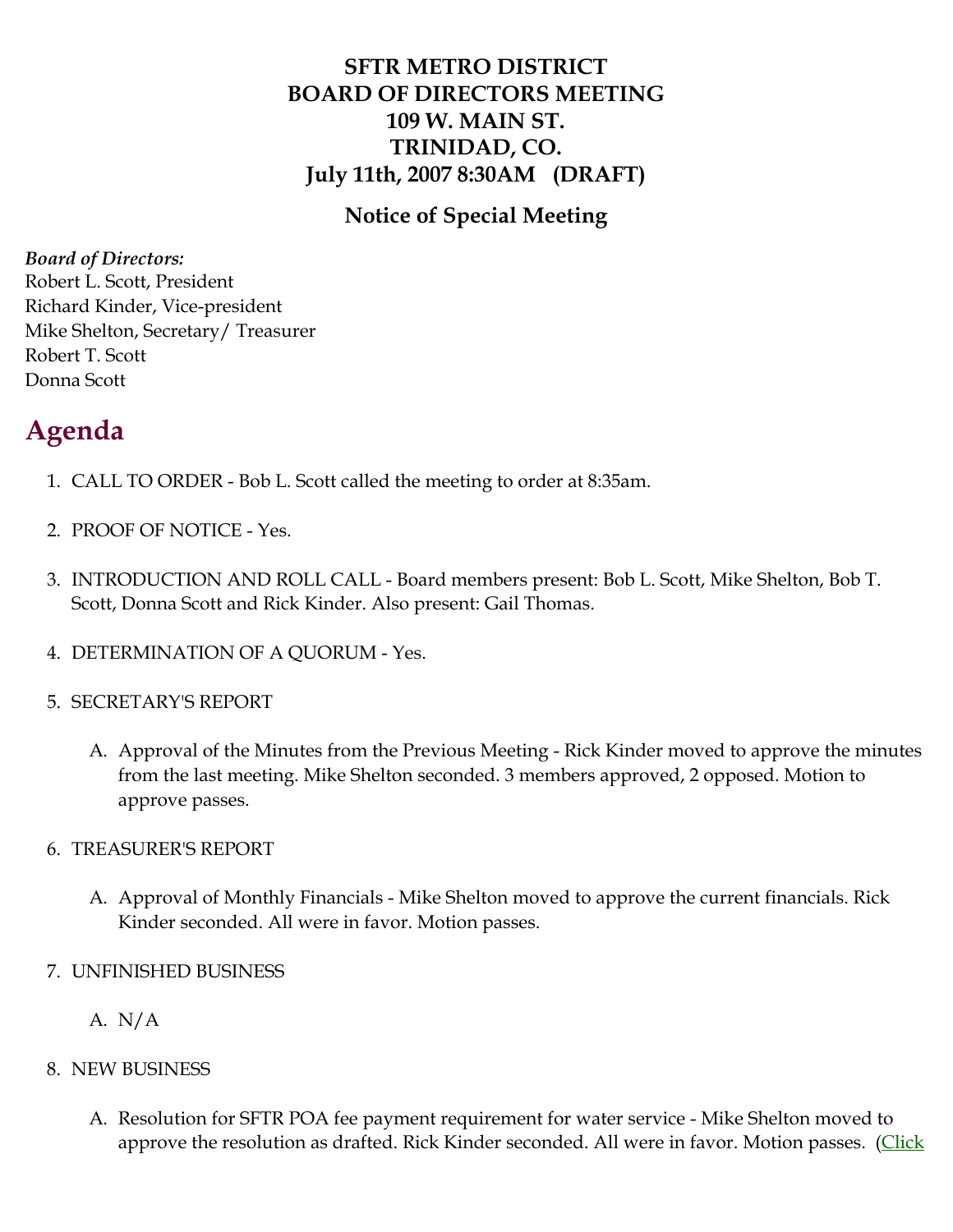[Here](http://santafetrailranch.com/minutes/metro_07-07-11_resolution.pdf) to view fee payment resolution.)

- B. Other The required audit will be completed by the July 31 deadline.
- 9. ADJOURNMENT Mike Shelton moved for adjournment at 8:45am. All were in favor. Motion passes.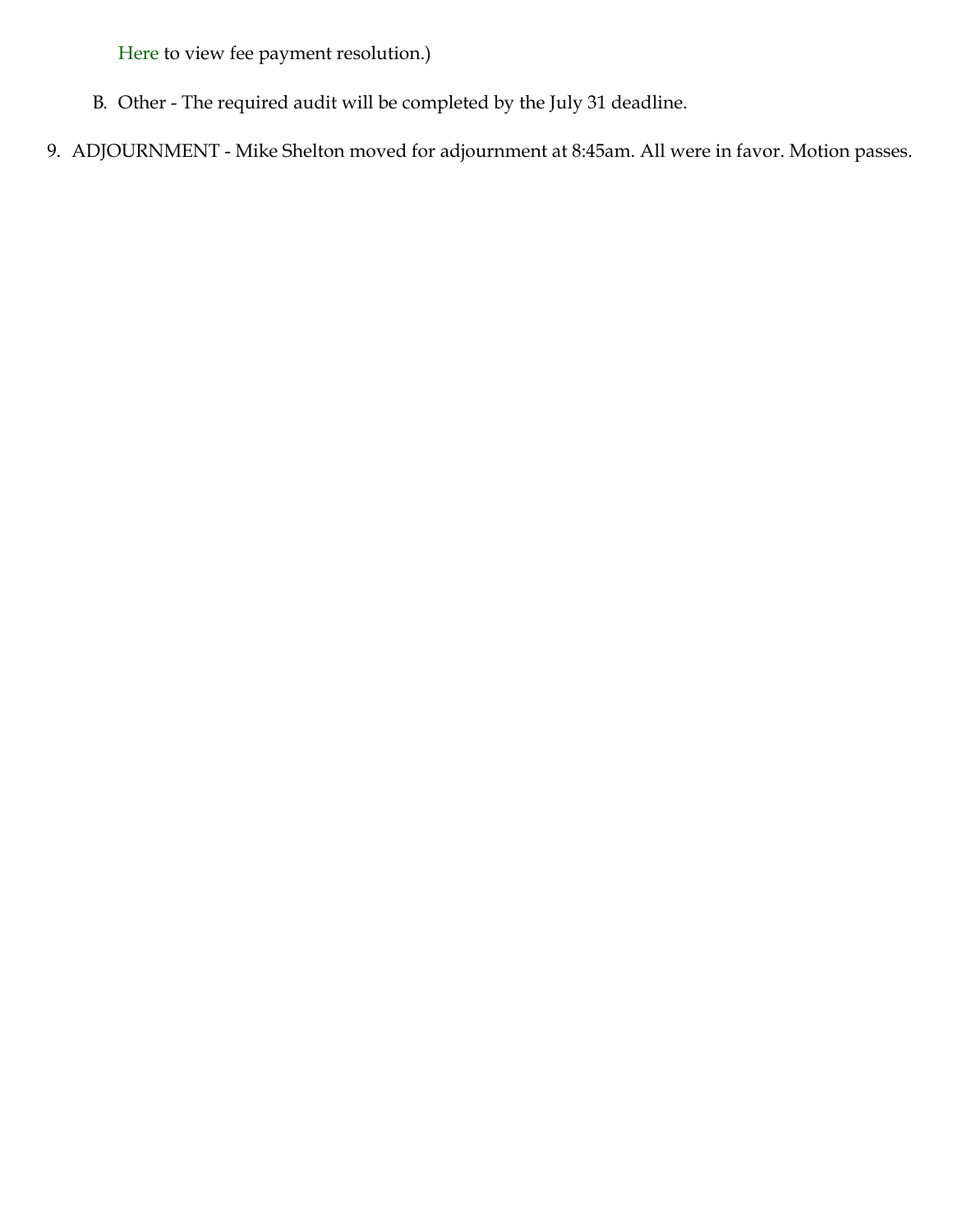## **SFTR METRO DISTRICT BOARD OF DIRECTORS MEETING 109 W. MAIN ST. TRINIDAD, CO. December 28th, 2007 9:00 AM**

#### **Notice of Special Meeting**

*Board of Directors: Robert T. Scott, Donna Scott, Robert L. Scott, Rick Kinder, Mike Shelton.*

- 1. CALL TO ORDER Bob L. Scott called the meeting to order at 9:05am.
- 2. PROOF OF NOTICE Yes.
- 3. INTRODUCTION AND ROLL CALL Board Members present: Bob L. Scott, Mike Shelton and Rick Kinder. Bob T. Scott and Donna Scott were also present via conference call. Guest present: John Noard and Don Ruward. Also present: Jeanie Blasi of Century Financial Group.
- 4. DETERMINATION OF A QUORUM Yes.
- 5. SECRETARY'S REPORT
	- A. Approval of the Minutes from the Previous Meeting Rick Kinder made a motion to approve the July 11th, 2007 meeting minutes. Mike Shelton seconded. All members were in favor. Motion to approve passes.
- 6. TREASURER'S REPORT
	- A. Approval of Monthly Financials Mike Shelton presented to the Board the budget vs. actual as of November 30th, 2007. Bob T. Scott stated that the application for financial assistance from FEMA should have been discussed at a special meeting. Bob L. Scott reported that due to the weather conditions and time constraints at the time the FEMA application had to be filled out, holding a special meeting to discuss the reimbursement with the Board of Directors was not possible. Being no further questions or comments; Rick Kinder moved to approve the current financials as discussed. Bob T. Scott seconded. All members were in favor. Motion to approve passes.
	- B. Approval 2008 budget Mike Shelton moved to approve the 2008 budget as discussed. Rick Kinder seconded. All members were in favor. Motion to approve passes.

#### 7. UNFINISHED BUSINESS

A.  $N/A$   $\bigcirc$  There was no unfinished business.

#### 8. NEW BUSINESS

A. Request for Special Meeting- Bob T. Scott requested that a special meeting be held in early 2008 to